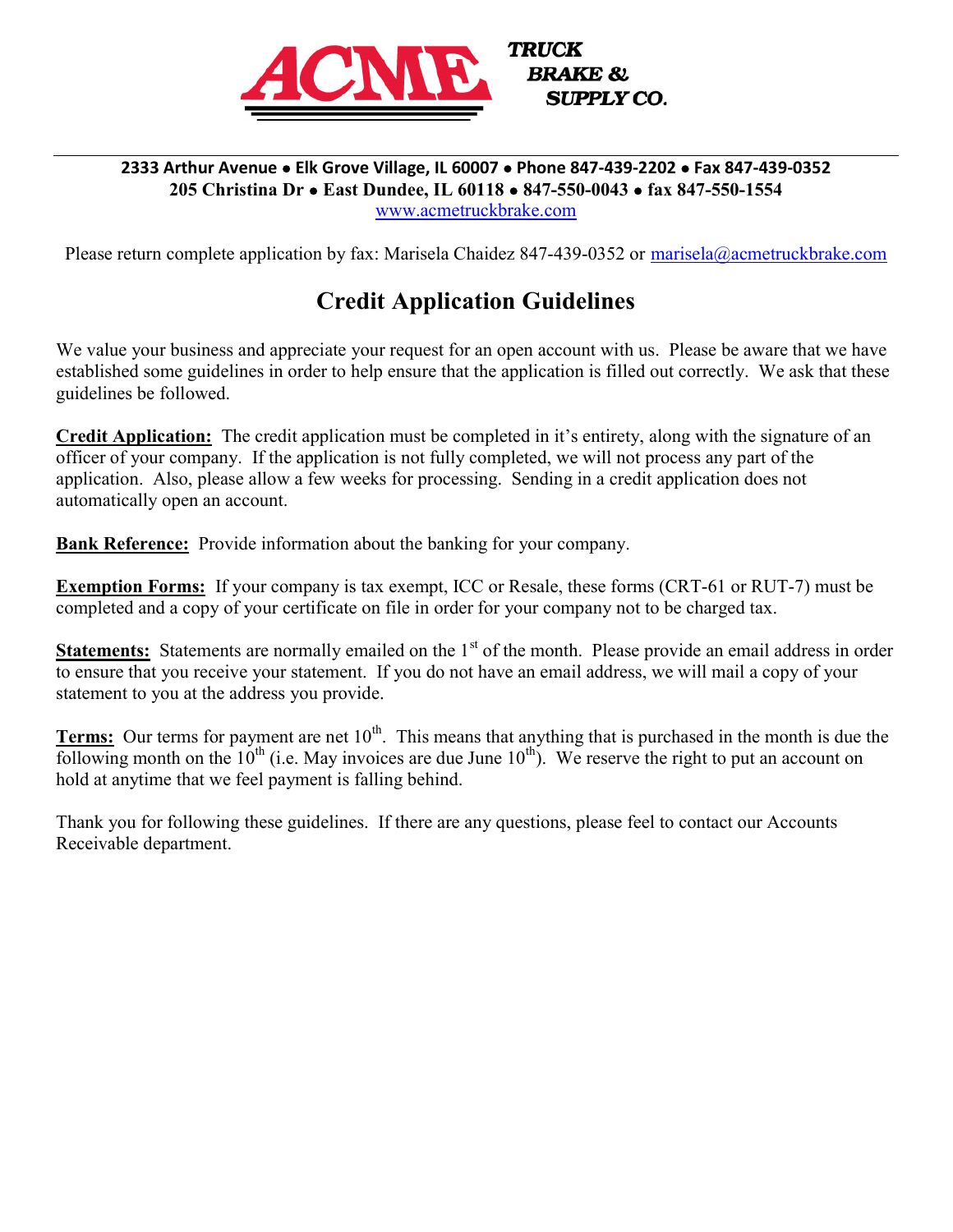

2333 Arthur Avenue . Elk Grove Village, IL 60007 . Phone 847-439-2202 . Fax 847-439-0352

205 Christina Dr · East Dundee, IL 60118 · 847-550-0043 · fax 847-550-1554

www.acmetruckbrake.com

Please return complete application by fax: Marisela Chaidez 847-439-0352 or marisela@acmetruckbrake.com

# APPLICATION FOR OPEN ACCOUNT

|                                                         |                | APPLICANT'S BUSINESS NAME:                                                                                                         |              |  |
|---------------------------------------------------------|----------------|------------------------------------------------------------------------------------------------------------------------------------|--------------|--|
|                                                         |                |                                                                                                                                    |              |  |
|                                                         |                |                                                                                                                                    |              |  |
|                                                         |                |                                                                                                                                    |              |  |
|                                                         |                |                                                                                                                                    |              |  |
|                                                         |                | ( ) CORPORATION ( ) CO-PARTNERSHIP ( ) INDIVIDUAL BUSINESS / DATE STARTED: ____________                                            |              |  |
|                                                         |                |                                                                                                                                    |              |  |
| IF EXEMPT, PLEASE SEND A COPY OF SALES TAX CERTIFICATE. |                | SALES TAX EXEMPT? () YES () NO P.O. #'S REQUIRED? () YES () NO                                                                     |              |  |
| THE PRINCIPLE OWNERS:<br><b>NAME</b>                    | <b>ADDRESS</b> | CITY/STATE<br><u> 1999 - 1999 - 1999 - 1999 - 1999 - 1999 - 1999 - 1999 - 1999 - 1999 - 1999 - 1999 - 1999 - 1999 - 1999 - 199</u> | <b>PHONE</b> |  |
| ACCOUNTS PAYABLE EMAIL:                                 |                | <u> 1999 - Jan James James, Amerikaansk politiker (d. 1989)</u><br><b>TRADE REFERENCES</b>                                         |              |  |
|                                                         |                |                                                                                                                                    |              |  |
|                                                         |                | COMPANY: $\_\_\_\_\_\_$ ACCOUNT #                                                                                                  |              |  |
|                                                         |                |                                                                                                                                    |              |  |
|                                                         |                |                                                                                                                                    |              |  |
|                                                         |                | COMPANY: $\_\_\_\_\_\_$ ACCOUNT # $\_\_\_\_\_\_\_$                                                                                 |              |  |
|                                                         |                |                                                                                                                                    |              |  |
|                                                         |                | $EMAIL \n\nEMAIL\n\nFAX:\n\nCAX:\n\nCOMTACT:\n\nCOMTACT:$                                                                          |              |  |
|                                                         |                | COMPANY: $\_\_\_\_\_\_$ ACCOUNT # $\_\_\_\_\_\_\_$                                                                                 |              |  |
|                                                         |                |                                                                                                                                    |              |  |
|                                                         |                |                                                                                                                                    | CONTACT:     |  |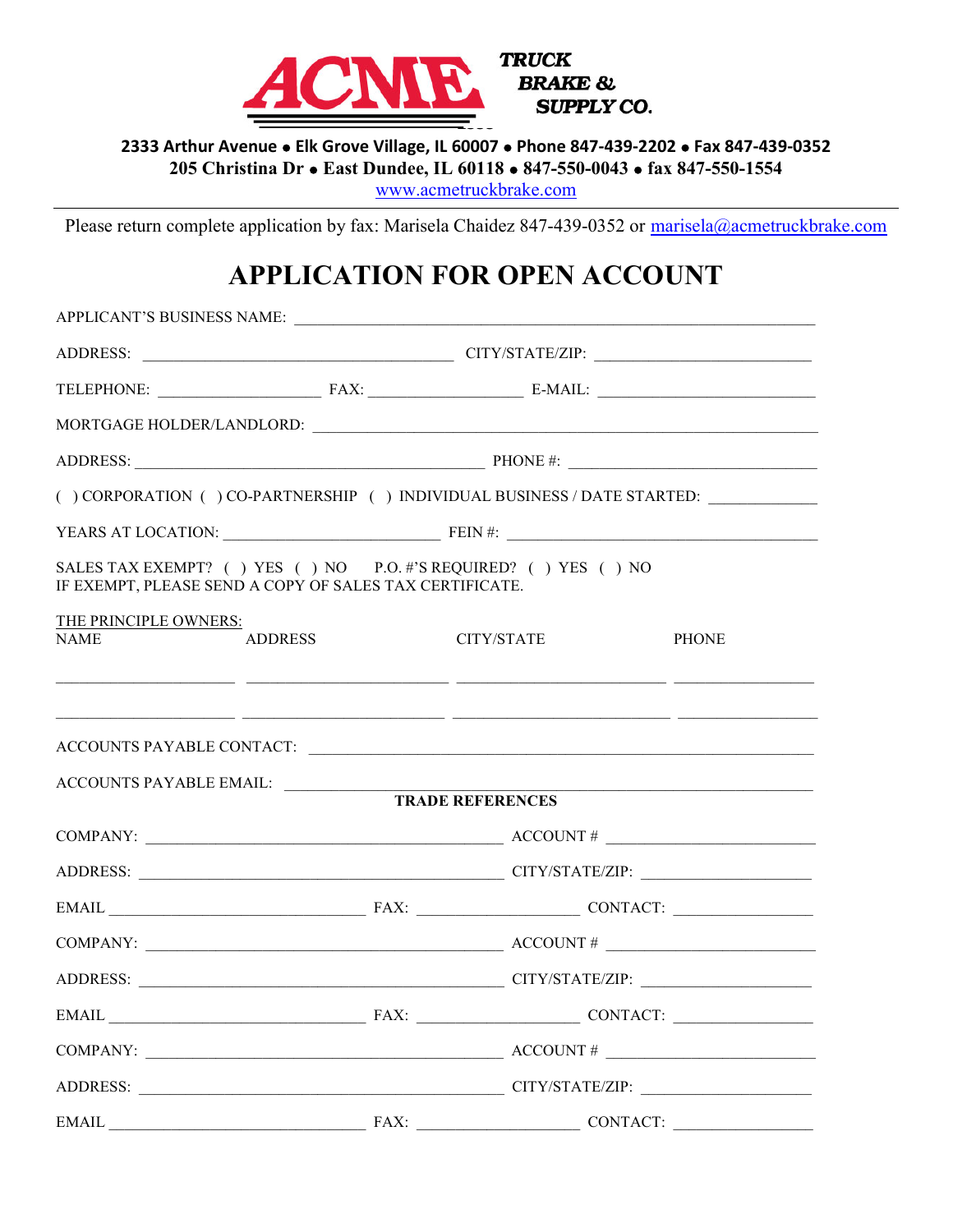

**TRUCK BRAKE & SUPPLY CO.** 

## 2333 Arthur Avenue . Elk Grove Village, IL 60007 . Phone 847-439-2202 . Fax 847-439-0352 205 Christina Dr · East Dundee, IL 60118 · 847-550-0043 · fax 847-550-1554

www.acmetruckbrake.com

Please return complete application by fax: Marisela Chaidez 847-439-0352 or marisela@acmetruckbrake.com

## BANK CREDIT REFERENCE

| <b>BANK</b> | <b>TTENTION</b> |  |
|-------------|-----------------|--|
|             |                 |  |

PHONE \_\_\_\_\_\_\_\_\_\_\_\_\_\_\_\_\_\_\_\_\_\_\_\_\_ FAX \_\_\_\_\_\_\_\_\_\_\_\_\_\_\_\_\_\_\_\_\_\_\_\_\_\_\_\_\_\_

| <b>DEAR BANK OFFICER:</b>                       | <b>COMPANY INFORMATION:</b> |
|-------------------------------------------------|-----------------------------|
| YOU ARE HEREBY AUTHORIZED TO RELEASE CREDIT     | COMPANY NAME                |
| INFORMATION ABOUT OUR ACCOUNT STANDING,         | ADDRESS                     |
| CREDIT LINE, AND PAYMENT HISTORY TO ACME        | $CITY/ST/ZIP$               |
| TRUCK BRAKE AND SUPPLY CO., TO BE USED          | CONTACT NAME/TITLE          |
| EXPLICITLY FOR THE ESTABLISHMENT OF A TRADE     | $\text{ACCOUNT}\#$          |
| ACCOUNT AND CREDIT LINE. THIS INFORMATION IS TO | SIGNATURE                   |
| BE KEPT IN THE STRICT OF CONFIDENCE.            | $\text{DATE}$               |
|                                                 |                             |

DEAR SIR/MADAM:

THE ABOVE COMPANY HAS PROVIDED YOUR BANK AS A REFERENCE. PLEASE SUPPLY US WITH THE FOLLOWING INFORMATION AND RETURN THIS FORM VIA FAX TO (847) 439-0352 AT YOUR EARLIEST CONVENIENCE. WE ASSURE YOU THAT THIS INFORMATION WILL BE KEPT STRICTLY CONFIDENTIAL. THANK YOU.

SINCERELY,

ACME TRUCK BRAKE & SUPPLY CO. CREDIT DEPARTMENT

| <b>FOR BANK USE ONLY</b>                              |                                                                                                                                         |
|-------------------------------------------------------|-----------------------------------------------------------------------------------------------------------------------------------------|
| DATE A/C OPENED                                       | LINE OF CREDIT AT THEIR DISPOSAL \$                                                                                                     |
| <b>CURRENT BALANCE</b><br><u> 1990 - Jan Barat, p</u> | SECURED UNSECURED                                                                                                                       |
| AVERAGE BALANCE<br><u> 1999 - Johann Barnett, f</u>   | HIGH CREDIT \$ NOW OWING \$                                                                                                             |
| NSF EXPERIENCE                                        | PAYMENT HABITS<br><u> 1989 - Johann Harry Harry Harry Harry Harry Harry Harry Harry Harry Harry Harry Harry Harry Harry Harry Harry</u> |
| <b>COMMENTS</b>                                       |                                                                                                                                         |
| COMPLETED BY                                          | <b>SIGNATURE</b><br>the control of the control of the control of the control of the control of the control of                           |
| <b>TITLE</b>                                          | <b>DATE</b>                                                                                                                             |